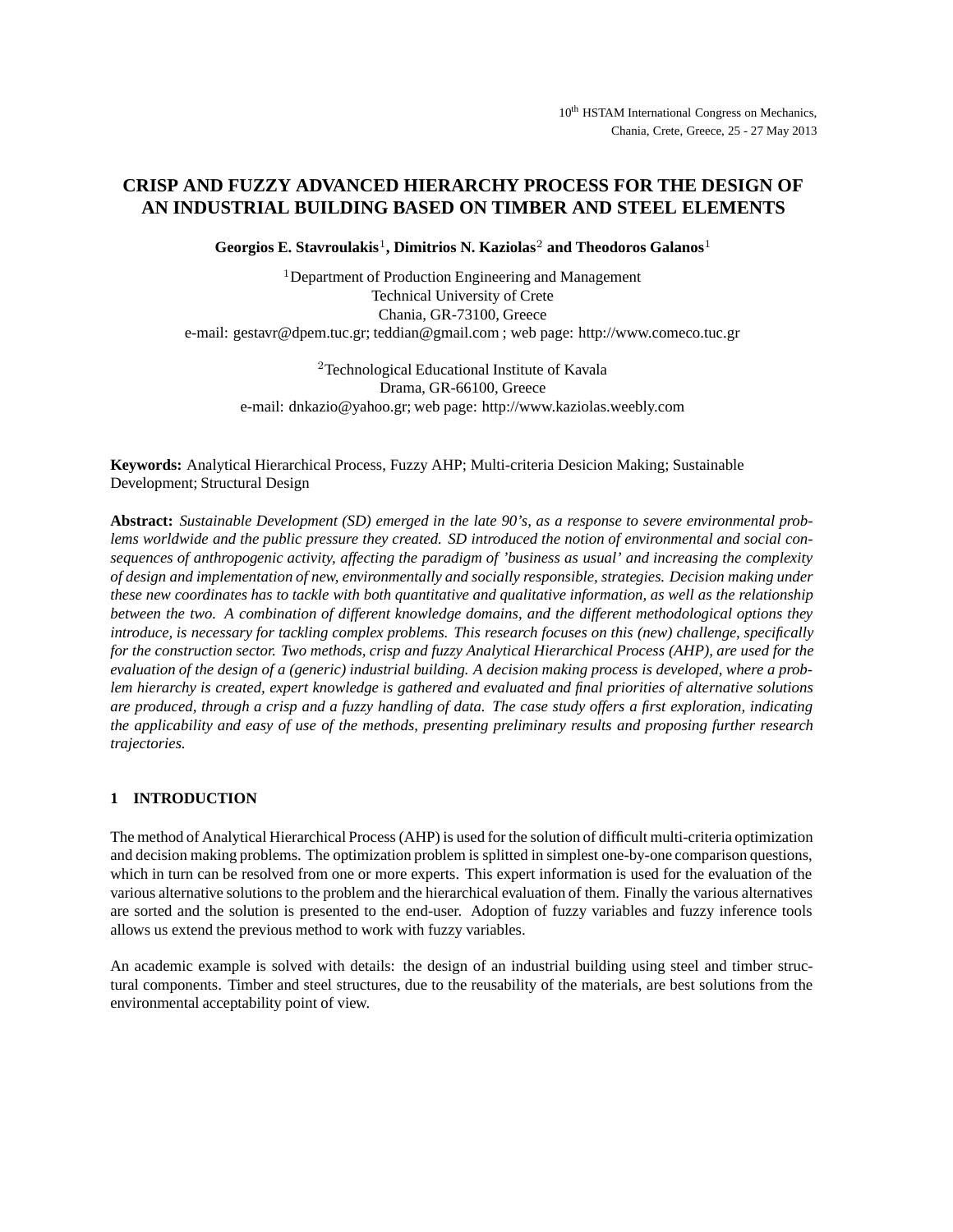## **2 METHODOLOGY**

### **2.1 Multicriteria analysis**

Designing and decision making with multiple criteria can be done by one of the three approaches:

- *multicriteria hiearchy of alternatives* which is based on dyadic comparison between the alternatives. It can be used on problems with a finite number of discrete alternatives.
- *multicriteria mathematical programming* which is used on models with infinite alternatives,
- *multicriteria utility theory* which transforms the multicriteria problem into a single-criterion one by using suitable utility (compromise) functions

A number of methods are used for the solution of multicriteria analysis problems, including ELECTRE I, II, PROMETHEE, Compromise programming, Goal programming, Weighting method and Analytic Hierarchy Process.

### **2.2 Fuzzy logic and systems**

In the case that the variables of the system are corrupted with uncertainty, fuzzy variables can be used [1]. All computations arising within the multicriteria problem have to be performed with fuzzy variables calculus. These calculations can be performed with various degrees of accuracy, depending on the application on hand.

### **2.3 Analytic Hierarchy Process and Fuzzy AHP**

The AHP method resolves a complicated decision making problem based on pairwise comparison between various elements and alternatives. The method is composed of the following steps:

- 1. The hierarchic analysis of the decision making problem into decision elements
- 2. The collection of preferances from the decision making person, related to the rationale of his/her decision
- 3. The calculation of partial priorities (weights) for the decision elements
- 4. The composition of partial priorities into general priorities of the various alternative solutions.

Technical details of the method can be found, among others, in [2], [3]

The usage of fuzzy variables within AHP allows us treat certain objective, uncertain or erroneous data. A simple version of Fuzzy AHP uses triangular fuzzy variables during pairwise comparisons. At the step of final evaluation of the alternatives the fuzzy results before final sorting must be defuzzified. Further information related to Fuzzy AHP can be found in [4]

### **3 CASE STUDY: DESIGN OF AN INDUSTRIAL BUILDING USING STEEL AND TIMBER ELE-MENTS**

### **3.1 Formulation of the problem**

Rational evaluation of alternatives in the building sector, taking into account both direct and known costs (materials, labor, construction, transportation) as well as indirect cost and a life cycle analysis (demolition, reusage of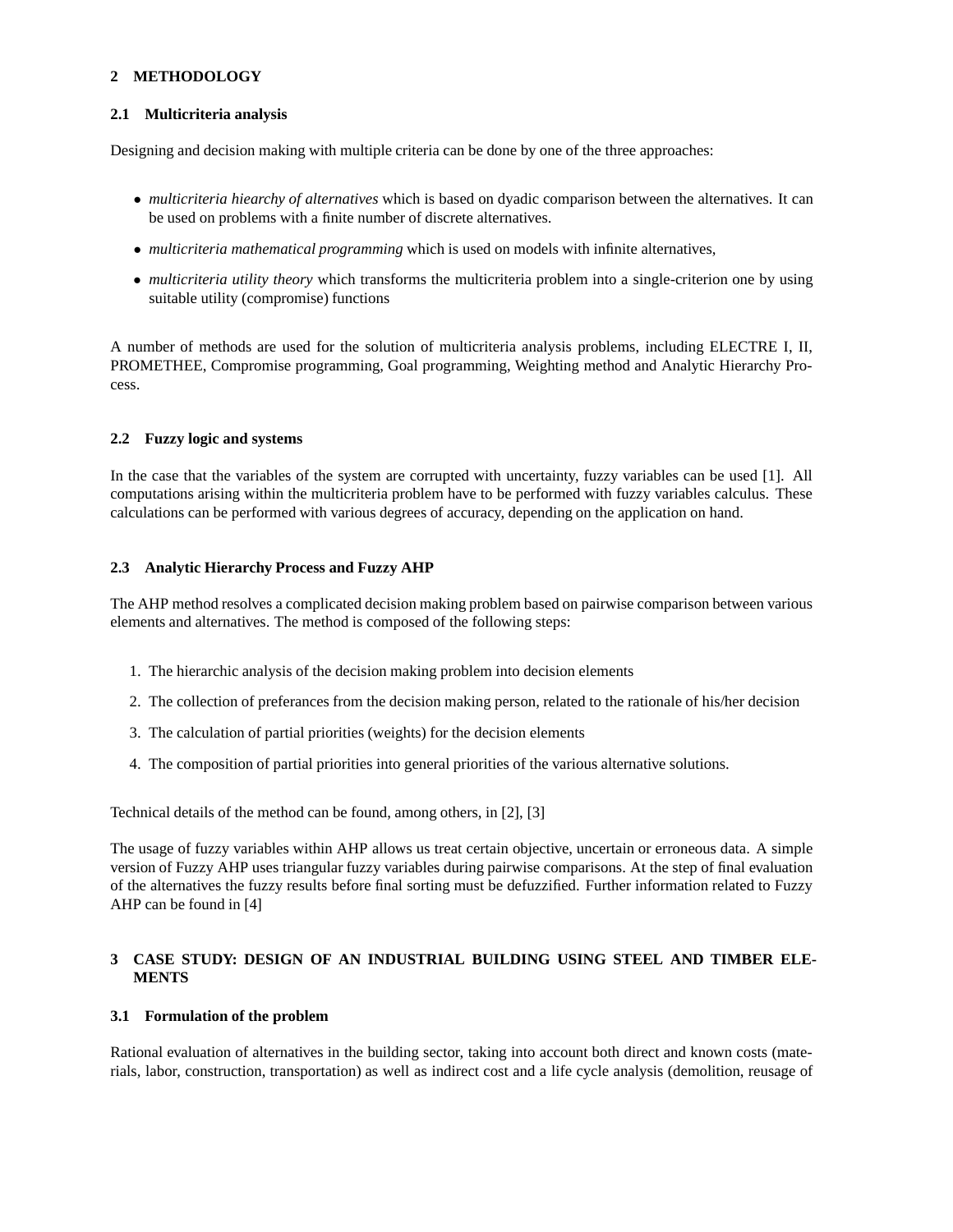materials, environmental and social impact) is a difficult task. From this point of view, timber and steel structures due to the high degree of reusability of the material, are better than the reinforced concrete ones.

As a model application the construction of a small industrial building of general purpose has been considered. The four alternative solutions are:

- **F1** steel frame with high-tech (e.g. composite) panels as walls,
- **F2** steel frame and traditional (e.g. brickwork) walls,
- **F3** Timber panel and traditional walls, and
- **F4** Timber frame and composite panels.

#### **3.2 Hierarchy decision of the problem**

The hierarchy with the various criteria involved in the AHP study has the following elements:

- C1 Economic costs
	- WE1 Capital costs
		- W11 Ongoing costs
		- W12 Demolition / end of life
		- W13 Operation
	- WE2 Maintenance
		- W21 Adaptability and flexibility
		- W22 Efficiency and effectiveness
- C2 Environmental aspects
- WEA1 Resource management
	- WEA11 Managed sources of input materials
	- WEA12 Energy use
- WEA2 Energy use
	- WEA21 Embodied energy
	- WEA22 Energy demand
- WEA3 Biodiversity
- WEA4 Resource extraction
- C3 Social aspects
	- WS1 Environmental profile of materials used
	- WS2 Indoor environmental quality
	- WS3 Ease of removal of hazardous materials
	- WS4 Long term health risks

#### C4 Technological aspects

- WTA1 Maturity and reliability
- WTA2 Efficiency of contruction methods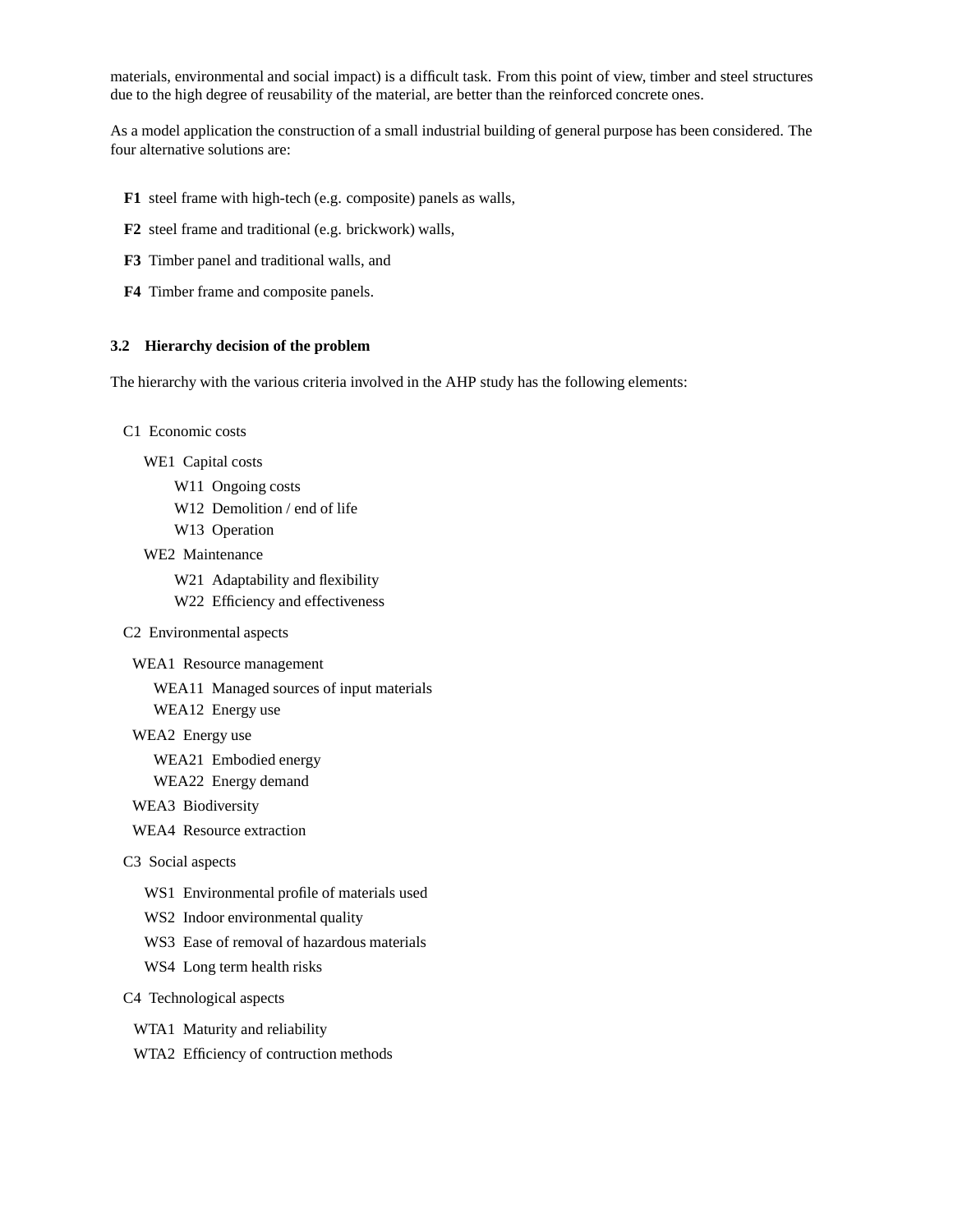### **3.3 Expert opinion**

Experts evaluate every pair of criteria belonging to the same level by using the rating proposed by Saaty:

- 1 for criteria of equal importance
- 3 weak dominance of first criterion w.r.t. the second
- 5 strong dominance
- 7 proven dominance
- 2-8 intermediate values

Members of our research group were asked to fill in questionnaires and acted as experts for the evaluation of the criteria within the limits of the reported study. In the future we plan to support this step with selected experiments or results of numerical models, in order to make the evaluation objective.

### **3.4 AHP computations and calculation of best alternative**

By using the algorithm of AHP the following decision table is produced for the four alternatives:

**F1** 0,4540

**F2** 0,3339

**F3** 0,1350

**F4** 0,0769

It is clear that from the experience of the experts the first solution is better than the second one etc.

## **3.5 Fuzzy AHP results**

The notes proposed by Saaty are extended with triangular fuzzy membership functions to the following fuzzy evaluation notes:

| <b>Classical Saaty</b> | description      |                | <b>Fuzzy Saaty</b>    |            |  |
|------------------------|------------------|----------------|-----------------------|------------|--|
|                        |                  |                | $m_i$                 | $\alpha_i$ |  |
|                        | equal importance |                |                       |            |  |
|                        | weak dominance   | 3              |                       |            |  |
|                        | strong dominance | 5              | 5                     |            |  |
|                        | proven dominance |                |                       |            |  |
|                        | intermediate     |                |                       |            |  |
|                        | intermediate     | $\overline{2}$ | $\mathcal{D}_{\cdot}$ |            |  |
|                        | intermediate     |                |                       |            |  |
|                        | intermediate     | 6              | 6                     |            |  |
|                        | intermediate     |                |                       |            |  |

After calculations using a simplified calculus of fuzzy variables the fuzzy result is:

| Fi  | m           | $\alpha$    |             |
|-----|-------------|-------------|-------------|
| F1. | 0.392610538 | 10.25090243 | 14.52304669 |
| F2  | 0.298285826 | 7.536559008 | 10,21202736 |
| F3  | 0,113588928 | 2.682335962 | 4.207367459 |
| F4  | 0,070351484 | 1,471270857 | 2,271786158 |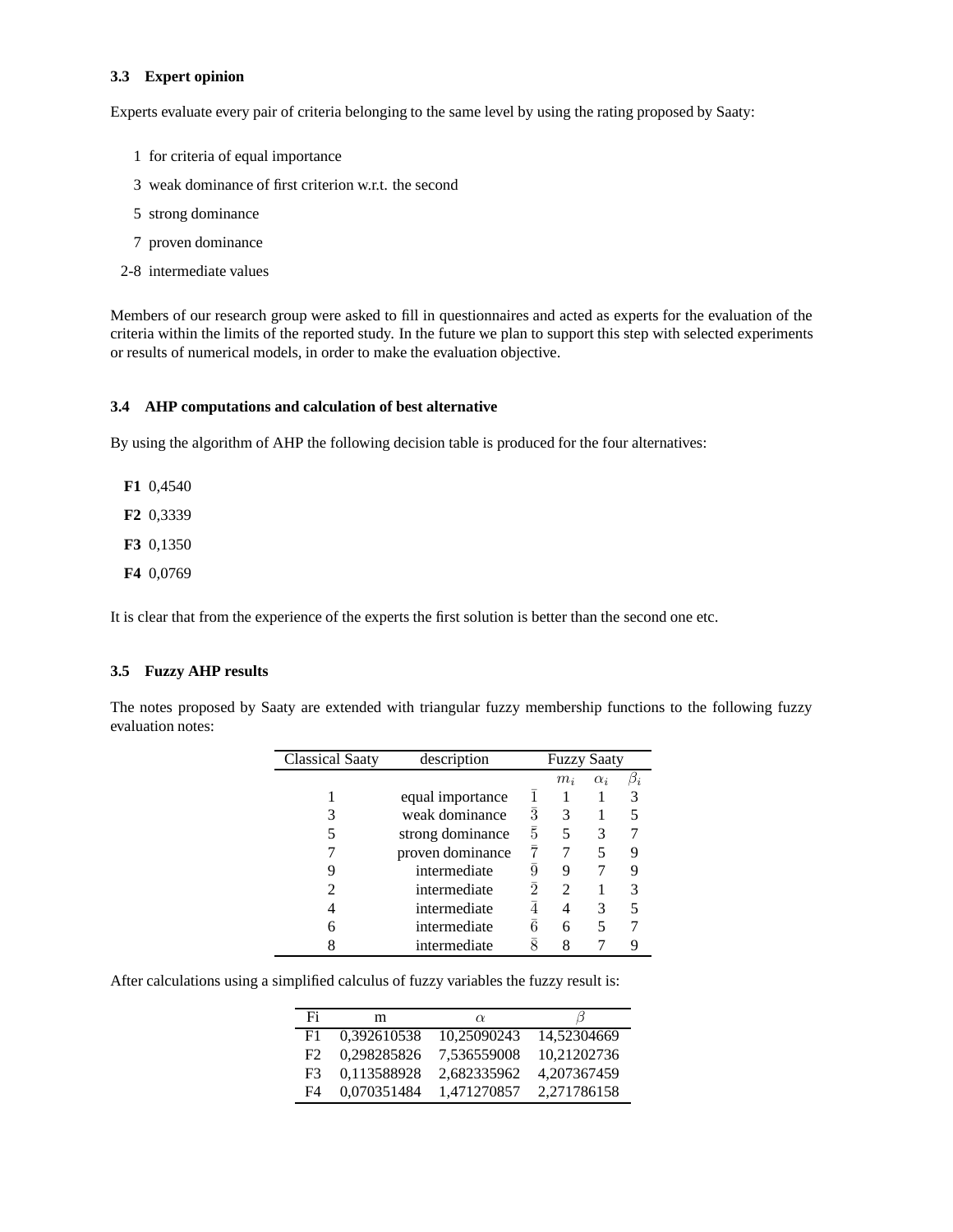For final ranking (defuzyfication) of the results, the total integral value method is used [5]:

$$
I_{(A)} = \frac{1}{2} * [\lambda * \beta + m + (1 - \lambda) * \alpha], \lambda \in [0, 1]
$$
 (1)

For different values of  $\lambda$  the risk policy of the used experts can be taken into account.

For  $\lambda = 0$ , pessimistic vs risk:

| $I(F1) =$ | 5,321756483 |
|-----------|-------------|
| $I(F2) =$ | 3.917422417 |
| $I(F3) =$ | 1.397962445 |
| $I(F4) =$ | 0.770811171 |

For  $\lambda = 0.5$ , moderate vs risk:

| $I(F1) =$ | 6.389792548 |
|-----------|-------------|
| $I(F2) =$ | 4,586289504 |
| $I(F3) =$ | 1.779220319 |
| $I(F4) =$ | 0.970939996 |
|           |             |

For  $\lambda = 1$ , optimistic vs risk:

| $I(F1) =$ | 7,457828612 |
|-----------|-------------|
| $I(F2) =$ | 5,255156592 |
| $I(F3) =$ | 2,160478194 |
| $I(F4) =$ | 1.171068821 |
|           |             |

In this particular example the ranking of the four alternatives does not change for different values of  $\lambda$ .

#### **4 CONCLUSIONS**

AHP and Fuzzy AHP are well known decision making methods for the solution of difficult multiobjective problems. First attempts to use these techniques on the optimal choise of engineering alternatives have already been published. Especially when the total cost of a technical work is taken into accoynt, including Life Cycle Analysis (LCA) and environmental impacts. In structures steel and timber elements are most suitable for such a study, due to the high degree of reusability of the two mentioned materials. An academic case study concerning the design of an industrial building has been used to demonstrate the concepts. Technical details of the implementation as well as all calculations can be found in the diploma thesis of the second author.

#### **ACKNOWLEDGEMENTS**

This research has been co-financed by the European Union (European Social Fund ESF) and Greek national funds through the Operational Program Education and Lifelong Learning of the National Strategic Reference Framework (NSRF) Research Funding Program: ARCHIMEDES III. Investing in knowledge society through the European Social Fund. The authors gratefully acknowledge this support.

#### **References**

- [1] Zadeh, L.A. (1965), "Fuzzy sets", *Information Control*, Vol. 8, pp. 338-353.
- [2] Saul, I., Gass Ernest, H. (1999), "The analytic hierarchy process an introduction", *Operations Research*, Vol. 49:4, pp. 469-486.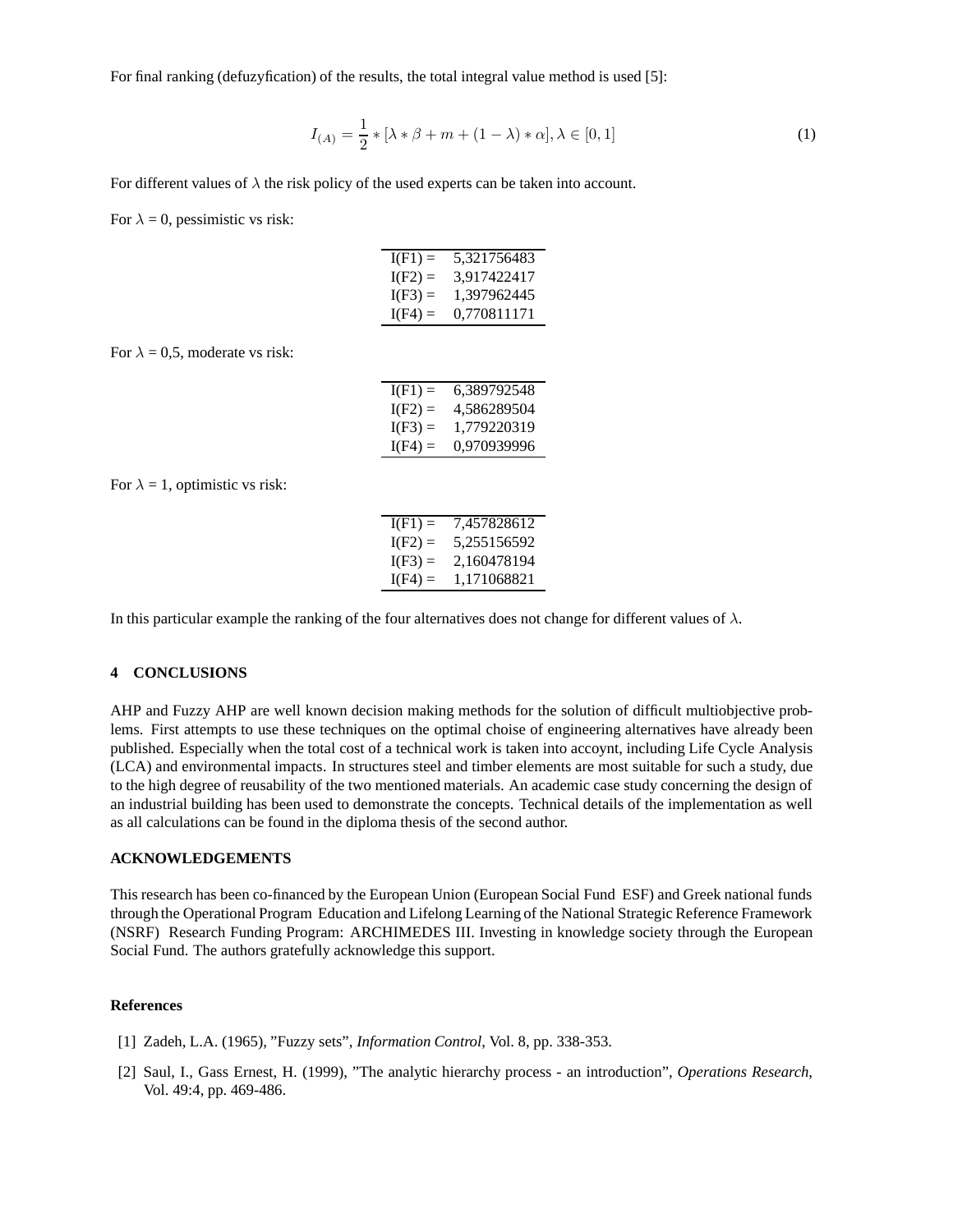- [3] Vargas, I.G., Saaty, T.L. (2001), *Models, methods, concepts and applications of the analytic hierarchy process*, Kluwer.
- [4] Dagdeviren, M., Yuksel, I. (2008), "Developing a fuzzy analytic hierarchy process (AHP) model for behaviorbased safety management. *Information Sciences*, Vol. 178, pp. 1717-1733.
- [5] Kong, F., Liu, H. (2005), "Applying fuzzy analytic hierarchy process to evaluate success factors of ecommerce", *International Journal of Information and Systems Sciences*, Vol. 1(3-4), pp. 406-412.